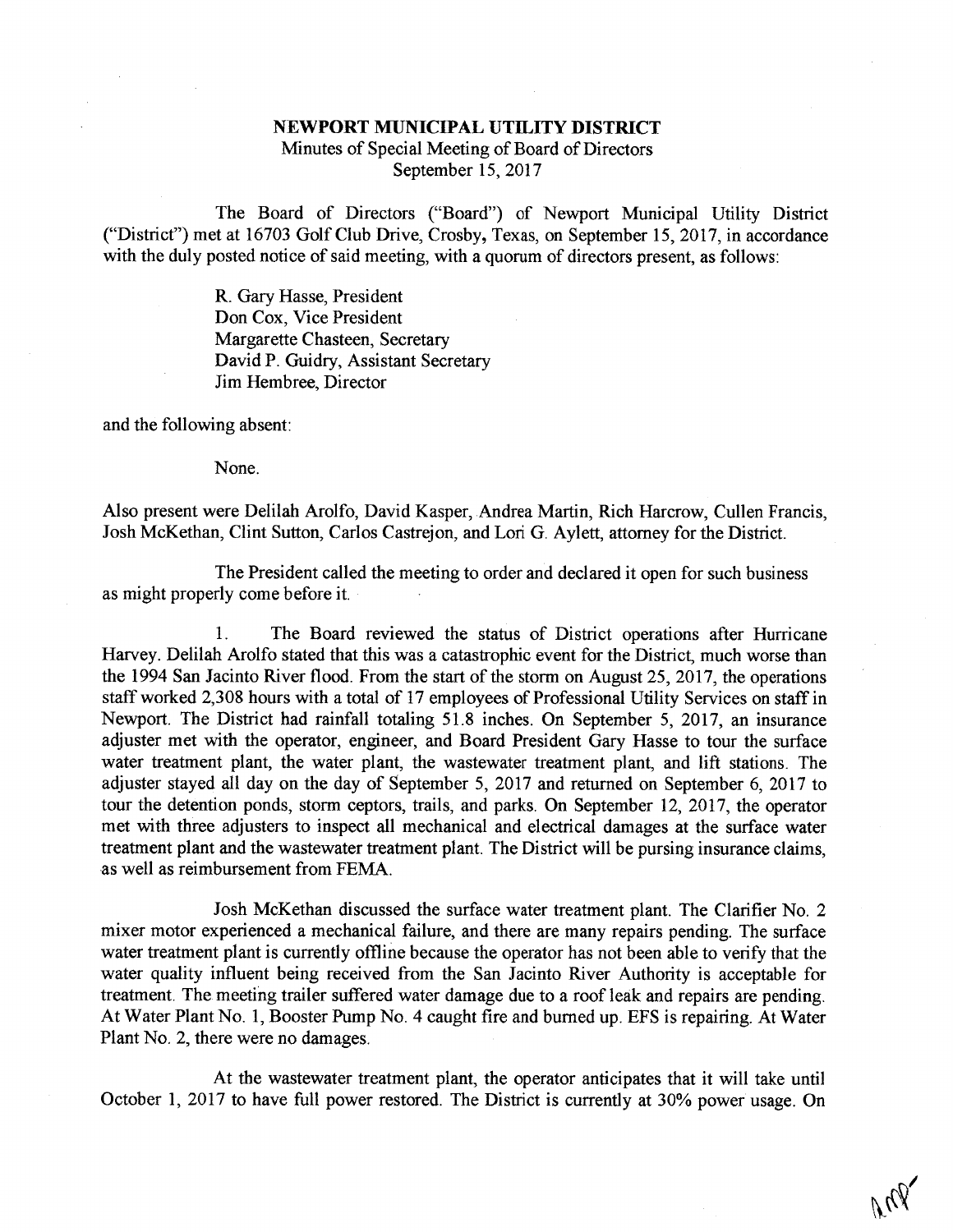August 27, 2017 at 2:15 a.m., the operator shut the flood gates and turned on the flood pumps. By 5:00 a.m., sewage overflowed throughout the facility, and the office was holding four inches of sewer backup. The cleanup crew was onsite from 7:30 a.m. to 6:30 p.m. The operator was forced to remove the portable pumps and heavy equipment due to continuous rainfall. By 7:00 a.m. on August 28, 2017, the San Jacinto River was surrounding the wastewater treatment plant and covering the access road with water. The wastewater treatment plant site had about four feet of influent water and rain water. By 7:30 a.m. on August 29, 2017, the operator could not travel to the wastewater treatment plant because four feet of river water was across the access road to the treatment plant, the storage units, and the stables. On August 29, 2017, an operator had to use a jet ski to check the physical condition of the wastewater treatment plant, and a complete loss of the plant was confirmed at 11:30 a.m. On August 31, 2017, the operations crew were able to access the plant site and mobilize pumps to remove water from inside the wastewater treatment plant. A six-inch pump was acquired from Channelview WCID No. 21 and another six-inch pump was acquired from Lopez Utility. Both of those pumps were obtained with assistance from David Kasper and ARKK Engineering. The District had one six-inch pump which was put online. Another six-inch and a 12-inch pump were delivered by EFS on September 1, 2017, and all pumps were monitored 24 hours a day and refueled as necessary. While the water was pumped out of the plant site, the operator placed disinfectant at the pump site on a continual basis. By September 3, 2017 at 4:00 p.m., the operator was able to access and open the flood gates and drain the remainder of the water from the wastewater treatment plant site into Gum Gully. The operator notified the Texas Commission on Environmental Quality of the status of the wastewater treatment plant and reported all pemiit excursions. On September 5, 2017, the operator scheduled Magna Flow to begin cleanup of the wastewater treatment plant site and engaged EFS to address electrical and mechanical restoration. The work is ongoing, and as of today, one blower has been restored to operation.

At the various lift stations, the operator responded to continuous high wet well alarms, and the wet wells were submerged at most locations. At Handspike Way, the lift pumps were not operable due to power loss. The operator hooked up mobile generators to pump down and avoid a bypass or stoppage until EFS could repair the problem. At Via Dora, the elapsed time meter stopped working, and concrete had to be removed from both pumps. A sinkhole formed next to the manhole and it was repaired by the operator.

At the parks and trails, South Diamondhead Park at Flying Bridge Park received major flooding. Additional mulch will be needed. On the trails, the operator removed three trees and performed extensive cleanup due to flooding. The Seven Oaks detention pond became one with Gum Gully during the flooding. It will take about five loads of limestone to get the sewage treatment plant access road back into shape.

Delilah Arolfo gave her professional opinion that if the detention ponds not been installed and fully functional, flooding of homes in Newport would have been much worse. As it is, the operator estimated that only about 25 homes in the District flooded.

The operator asked for Board authorization to request that the bookkeeper set up a special tracking account for the Hurricane Harvey revenues and expenses. The Board concurred and authorized the operator to contact the bookkeeper to set up the necessary reporting system.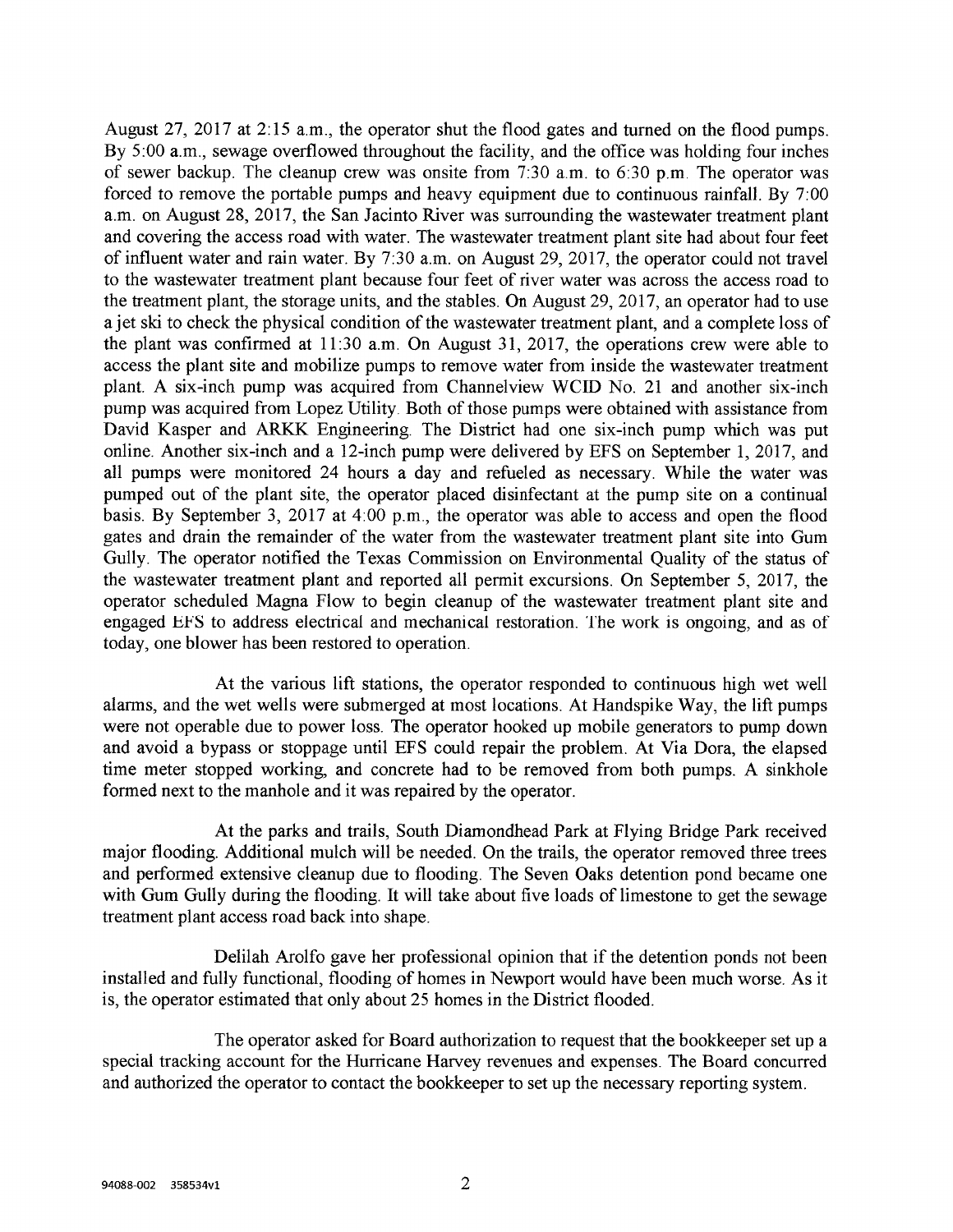There was discussion regarding how much rain fell at the treatment plant site. According to automated rain gauges in the area, there was less rain than the operator reported. The operator reported that they manually checked the rain gauges and dumped them and could confirm that the rainfall total of 51.8 inches was accurate.

The Board discussed the building at the sewage treatment plant. The operator noted that the building is demolished beyond repair, and the operators have no place to work, perform their lab operations, and do paperwork. The operator rented a portable trailer for six months from Precision Structures, Inc. The total cost is \$4,407, including delivery setup and a six months lease. 220 single phase power will be required at the site, and the operator requested and received Board authorization to contact EPS to set up the necessary electrical work. She estimated that the cost will be less than \$10,000. The operator executed the lease in her name, and the Board authorized placement of the trailer on the District's sewage treatment plant property.

The operator reported that Newport MUD kept continuous water pressure and no sewage went into the streets or overflowed. The operator has already provided preliminary invoices to Director Guidry, who has confirmed mathematical accuracy of those invoices presented. The District will be charged for hazard rates between August 25, 2017 and September 3,2017.

The Board discussed how to move forward from this incident and make improvements to the plant site. David Kasper suggested that the Board review the costs associated with raising the berm, upgrading flood pumps, and related mitigation items. The Board authorized the engineer and operator to work together to form a plan for flood mitigation in association with the next expansion. The operator noted that FEMA did make the District whole after Hurricane Ike, but FEMA claims are a lengthy process. David Kasper noted that the District has 100 year flood protection at the site, but the first priority will be to improve the flood pump station.

2. Lori Aylett reported on the status of legal activities related to the hurricane. With the assistance of the operator and engineer, she directed correspondence to the Texas Commission on Environmental Quality, and the District has already received approval to negotiate contracts without the necessity of advertisement for bids to make the necessary repairs. The attorney has also been in discussion with the District's financial advisor. Bondholders may be interested in whether flooding occurred in the District, and the subject of whether to file a voluntary event filing was discussed in some detail. Finally, the attorney will be filing a claim with FEMA for reimbursement.

3. Under pending business, Director Hembree asked for a list of the groundwater reduction contracts and noted that he would work with Amy Mahanay from the law firm because some of the accounts were delinquent in their payment.

Director Hasse reported that he met with Jim Carpenter of Rampart and Michael Cox of Johnson Development. Johnson Development is a fee-based developer who is going to be responsible for the development of neighboring Harris County MUD No. 525. The developer is interested in discussing whether the District has sewage treatment plant capacity to serve MUD